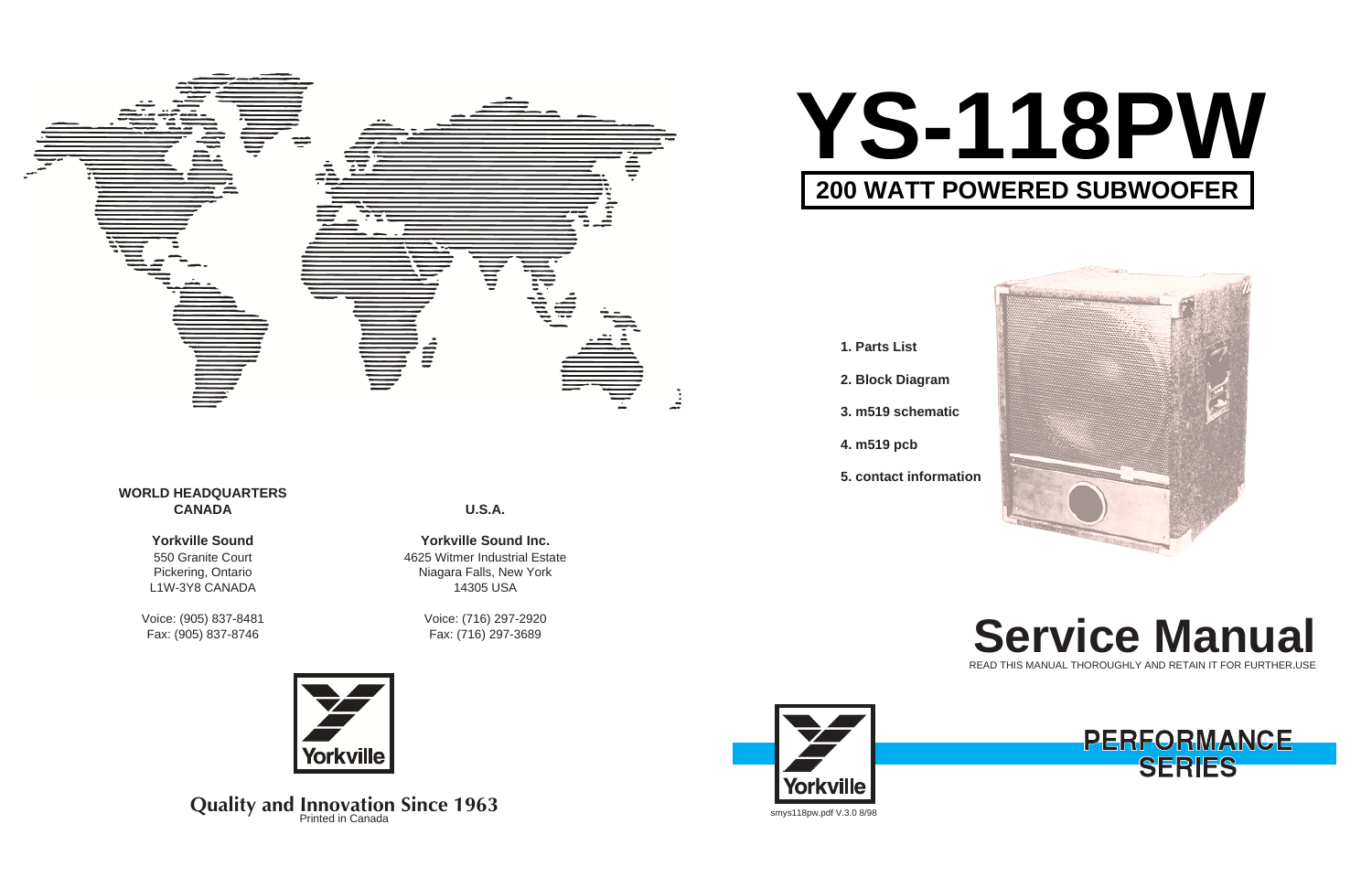**INSTRUCTIONS PERTAINING TO A RISK OF FIRE, ELECTRIC SHOCK, OR INJURY TO PERSONS.**

# **CAUTION:**

**DO NOT REMOVE COVER (OR BACK). NO USER SERVICEABLE PARTS INSIDE.**

**REFER SERVICING TO QUALIFIED SERVICE PERSONNEL.**

# **Read Instructions:**

The **Owner's Manual** should be read and understood before operation of your unit. Please, save these instructions for future reference.

# **Packaging:**

Keep the box and packaging materials, in case the unit needs to be returned for service.

## **Warning:**

When using electric products, basic precautions should always be followed, including the following:

#### **Power Sources:**

Your unit should be connected to a power source only of the voltage specified in the owners manual or as marked on the unit. This unit has a polarized plug. Do not use with an extension cord or receptacle unless all three blades can be fully inserted to prevent blade exposure. Precautions should be taken so that the grounding scheme on the unit is not defeated.

Attention: Lors de l'utilisation de produits électrique, assurez-vous d'adhérer à des précautions de bases incluant celle qui suivent:

#### **Power Cord:**

The AC supply cord should be routed so that it is unlikely that it will be damaged. If the AC supply cord is damaged **DO NOT OPERATE THE UNIT**.

#### **Service:**

The unit should be serviced only by qualified service personnel.

**INSTRUCTIONS RELATIVES AU RISQUE DE FEU, CHOC ÉLECTRIQUE, OU BLESSURES AUX PERSONNES.**

**AFIN DE RÉDUIRE LES RISQUE DE CHOC ÉLECTRIQUE, N'ENLEVEZ PAS LE COUVERT (OU NE CONTIENT AUCUNE PIÈCE RÉPARABLE PAR L'UTILISATEUR.**

# **CONSULTEZ UN TECHNICIEN QUALIFIÉ POUR L'ENTRETIENT.**

### **Veuillez lire le manuel:**

Il contient des informations qui devraient êtres comprises avant l'opération de votre appareil. Conservez S.V.P. ces instructions pour consultations ultérieures

#### **Emballage:**

Conservez la boite au cas ou l'appareil devait être retourner pour réparation.

# **Warning:**

#### **Alimentation:**

L'appareil ne doit être branché qu'à une source d'alimentation correspondant au voltage spécifié dans le manuel ou tel qu'indiqué sur l'appareil. Cet appareil est équipé d'une prise d'alimentation polarisée. Ne pas utiliser cet appareil avec un cordon de raccordement à moins qu'il soit possible d'insérer complètement les trois lames. Des précautions doivent êtres prises afin d'eviter que le système de mise à la terre de l'appareil ne soit désengagé.

#### **Cordon d'alimentation:**

Évitez d'endommager le cordon d'alimentation. **N'UTILISEZ PAS L'APPAREIL** si le cordon d'alimentation est endommagé.

#### **Service:**

Consultez un technicien qualifié pour l'entretien de votre appareil.

# **IMPORTANT SAFETY INSTRUCTIONS**



#### **YS-118PW**

| <b>PREV</b>                   |              | YS No. Description                                                             | Qty.                             | <b>PREV</b>         |              | YS No. Description                                                         | Qty.                         |
|-------------------------------|--------------|--------------------------------------------------------------------------------|----------------------------------|---------------------|--------------|----------------------------------------------------------------------------|------------------------------|
| 180                           |              | 6410 GREEN 3MM LED 1V7 5MA BULK BRT CLR                                        | $\mathbf{1}$                     | R395                | 4591         | 1/8W 22R1 1%FLAME PROOF T&R RES                                            | 2                            |
| 210                           | 6425         | BAV21 200V 0A25 DIODE T&R                                                      | $\overline{2}$                   | R415                | 4995         | 1/4W 33R2 1%FLAME PROOF T&R RES                                            | $\overline{4}$               |
| 210                           | 6434         | 6A2 200V 6A0 DIODE                                                             | $\overline{4}$                   | R435                | 4957         | 1/4W 47R 5% .2"U<br><b>T&amp;R RES</b>                                     | $\overline{2}$               |
| 210                           | 6438         | 1N4004 400V 1A0 DIODE T&R                                                      | $\overline{4}$                   | R475                | 4852         | 1/4W 100R<br>5%<br><b>T&amp;R RES</b>                                      | 5                            |
| 210<br>210                    | 6825<br>6827 | 1N4148 75V 0A45 DIODE T&R<br>1N5402 200V 3A0 DIODE                             | 15<br>$\overline{2}$             | R485<br>R510        | 4987<br>4909 | 1/4W 120R<br>5%MINI<br>T&R RES<br>1/4W 200R<br><b>T&amp;R RES</b><br>5%    | $\mathbf{1}$<br>$\mathbf{1}$ |
| 303                           | 6439         | 1N5225B<br>3V0 0W5 ZENER 5% T&R                                                | $\mathbf{1}$                     | R515                | 4857         | 1/4W 220R<br>5%<br><b>T&amp;R RES</b>                                      | $\overline{4}$               |
| 316                           | 6824         | 1N5246B<br>16V0 0W5 ZENER 5% T&R                                               | 4                                | R525                | 4986         | 1/4W 270R<br>5%MINI<br>T&R RES                                             | $\mathbf{1}$                 |
| 322                           | 6463         | 1N5251BRL 22V0 0W5 ZENER 5% T&R                                                | $\mathbf{1}$                     | R533                | 4789         | 1/4W 324R0<br>$0.1\%$ ***<br><b>T&amp;R RES</b>                            | $\overline{2}$               |
| 400                           | 5101         | <b>BC550C</b><br>TO92 NPN TRANS. T&R                                           | $\overline{2}$                   | R555                | 4698         | 1/8W 475R 1%FLAME PROOF T&R RES                                            | $\overline{4}$               |
| 400                           | 5102         | <b>BC560C</b><br>TO92 PNP TRANS. T&R                                           | $\overline{2}$                   | R575                | 4743         | 0.1% *** T&R RES<br>1/4W 681R0                                             | $\mathbf{1}$                 |
| 400                           | 5103         | MPSA06<br>TO92 NPN TRANS. T&R                                                  | $\mathbf{1}$                     | R595                | 4823         | 1/4W 1K 5%<br><b>T&amp;R RES</b>                                           | 5                            |
| 400                           | 5104         | MPSA56<br>TO92 PNP TRANS. T&R                                                  | $\overline{4}$                   | R613                | 4769         | 1/4W 1K4 1%<br><b>T&amp;R RES</b>                                          | $\overline{2}$               |
| 400                           | 5109         | MPSA43<br>TO92 NPN TRANS.                                                      | $\mathbf{1}$                     | R615                | 4824         | 1/4W 1K5 5%<br><b>T&amp;R RES</b>                                          | $\mathbf{1}$                 |
| 425                           | 5106         | TO92 PNP DARLINGTONT&R<br>MPSA63                                               | $\mathbf{1}$                     | R616                | 4791         | 1/4W 1K54 1%<br><b>T&amp;T RES</b>                                         | $\mathbf{1}$                 |
| 450                           | 5122         | J102-J109<br>TO92 N CHAN J FETT&R                                              | $\mathbf{1}$                     | R635                | 4705         | 2.0W 2K2 5%<br><b>BLK RES</b>                                              | $\overline{2}$               |
| 500                           | 6814         | MJF6668<br>221D- PNP DARLINGTON                                                | $\mathbf{1}$                     | R635                | 4847         | 1/4W<br>2K2 5%<br><b>T&amp;R RES</b><br><b>T&amp;R RES</b>                 | $\mathbf{1}$                 |
| 500<br>525                    | 6815<br>6917 | MJF6388<br>221D- NPN DARLINGTON<br>BDV64B<br>TO218 PNP DARLINGTON              | $\mathbf{1}$<br>$\overline{c}$   | R645<br>R646        | 4864<br>4764 | 1/4W<br>2K7 5%<br>1/4W 2K740 0.1% *** T&R RES                              | $\mathbf{1}$<br>$\mathbf{1}$ |
| 525                           | 6918         | BDV65B<br>TO218 NPN DARLINGTON                                                 | $\sqrt{2}$                       | R651                | 4992         | 1/4W<br><b>T&amp;R RES</b><br>3K16 1%                                      | $\mathbf{1}$                 |
| 700                           | 6840         | MC33078P IC DUAL OP AMP                                                        | $\mathbf{1}$                     | R669                | 4756         | 1/4W 4K120 0.1% ***<br><b>T&amp;R RES</b>                                  | $\mathbf{1}$                 |
| 700                           | 6882         | TL072CP IC FET DUAL OP AMP                                                     | $\overline{4}$                   | R669                | 4774         | 1/4W 4K12 1%<br><b>T&amp;R RES</b>                                         | 3                            |
| 705                           | 6745         | LM13600N IC XCONDUCTANCE AMP                                                   | 1                                | R670                | 4910         | 1/4W 4K3 5%<br><b>T&amp;R RES</b>                                          | $\mathbf{1}$                 |
| 890                           | 6880         | OPTO-COUPLER<br>4N35                                                           | $\mathbf{1}$                     | R675                | 4627         | 1/2W<br><b>T&amp;R RES</b><br>4K7 5%                                       | $\overline{2}$               |
| 891                           | 6477         | 100K 5% 1/4W THERMISTOR T&R 0.2                                                | $\mathbf{1}$                     | R675                | 4827         | 1/4W 4K7 5%<br><b>T&amp;R RES</b>                                          | 5                            |
| 891                           | 6482         | 115R 20% 0W0 PTC THERMISTOR                                                    | $\mathbf{1}$                     | R712                | 4762         | 1/4W 9K760 0.1% ***<br><b>T&amp;R RES</b>                                  | $\overline{2}$               |
| 5044                          | 5400         | 10P 100V 10%CAP T&R TUBULAR NPO                                                | $\mathbf{1}$                     | R715                | 4800         | 1/4W 10K0 1%<br><b>T&amp;R RES</b>                                         | $\mathbf{1}$                 |
| 5092                          | 5406         | 33P 50V 10%CAP TUBULAR BULK NPO                                                | $\mathbf{1}$                     | R715                | 4829         | 1/4W 10K 5%<br><b>T&amp;R RES</b>                                          | 13                           |
| 5138                          | 5410         | 100P 100V 10%CAP T&R BEAD<br><b>NPO</b>                                        | $\mathbf{1}$                     | R735                | 4775         | 1/4W 14K0 1%<br><b>T&amp;R RES</b>                                         | $\mathbf{1}$                 |
| 5170<br>5170                  | 5197<br>5412 | 220P 100V 2%CAP T&R RAD CER.2"NPO<br>220P 100V 10%CAP T&R BEAD<br><b>NPO</b>   | $\overline{2}$<br>3              | R752<br>R765        | 4771<br>4832 | 1/4W 17K8 1%<br><b>T&amp;R RES</b><br>1/4W 22K<br>5%<br><b>T&amp;R RES</b> | $\mathbf{1}$<br>$\mathbf{1}$ |
| 5202                          | 5416         | 470P 50V 10%CAP T&R BEAD<br><b>NPO</b>                                         | $\overline{2}$                   | R785                | 4840         | 1/4W 33K 5%<br><b>T&amp;R RES</b>                                          | 5                            |
| 5300                          | 6451         | 4N7 250V 20%CAP AC Y ONLY RAD10MM                                              | $\mathbf{1}$                     | R803                | 4908         | 1/4W 45K3 1%<br><b>T&amp;R RES</b>                                         | 3                            |
| 5332                          | 5300         | 10N 50V 10%CAP T&R BEAD<br>X7R                                                 | $\sqrt{2}$                       | R836                | 4772         | 1/4W 82K5 1%<br><b>T&amp;R RES</b>                                         | $\overline{2}$               |
| 5364                          | 5210         | 22N 100V 10%CAP T&R RADIAL.2"FILM                                              | $\mathbf{1}$                     | R845                | 6120         | 1/4W 100K<br>5%MINI<br><b>T&amp;R RES</b>                                  | 5                            |
| 5364                          | 6435         | 22N 275V 20%CAP AC X2 RAD BLK15MM                                              | $\mathbf{1}$                     | R895                | 4879         | 1/4W 270K 5%<br><b>T&amp;R RES</b>                                         | $\mathbf{1}$                 |
| 5396                          | 5224         | 47N 100V 10%CAP T&R RADIAL.2"FILM                                              | $\overline{4}$                   | R925                | 4843         | <b>T&amp;R RES</b><br>1/4W 470K 5%                                         | $\overline{1}$               |
| 5428                          | 5228         | 100N 100V 5%CAP T&R RADIAL.2"FILM                                              | $\sqrt{2}$                       | R965                | 4844         | 1/4W 1M 5%<br><b>T&amp;R RES</b>                                           | $\mathbf{1}$                 |
| 5428                          | 5314         | 100N 50V 10%CAP T&R BEAD<br>X7R                                                | 12                               | <b>RIBBON</b>       | 3608         | 10" 9C-24AWG RIBBON HEAVY DUT.100"                                         | $\mathbf{1}$                 |
| 5508                          | 5240         | 680N 63V 10%CAP T&R RADIAL.2"FILM                                              | $\overline{c}$                   | S04037              | 8861         | 4-40 X 3/8 PAN PH MS SJ500                                                 | $\overline{c}$               |
| 5524                          | 5255         | 1U 63V 20%CAP T&R RADIAL ELE.2"                                                | $\overline{c}$                   | S06025              | 8832         | 6-32 X 1/4 PAN PH TAPTITE SJ500                                            | $\overline{2}$               |
| 5524                          | 5256         | 63V 5%CAP T&R RADIAL.2"FILM<br>1U                                              | $\mathbf{1}$                     | S06031              | 8807         | 6-32 X 5/16 PAN PH MS SJ500                                                | 3                            |
| 5620<br>5652                  | 5945<br>5260 | 10U 63V 20%CAP T&R RADIAL ELECTR<br><b>22U</b><br>50V 20%CAP T&R RADIAL ELE.2" | $\mathbf{1}$<br>$\mathbf{1}$     | S06037<br>S06100    | 8801<br>8823 | 6-32 X 3/8 PAN PH TAPTITE SJ500<br>6-32 X 1 PAN PH TAPTITE SJ500           | 13<br>$\overline{2}$         |
| 5668                          | 5961         | 33U 16V 20%CAP NONPOLAR T&R RAD                                                | $\overline{c}$                   | S06150              | 8876         | #6 X 1 1/2 PAN PH TYPE A SJ500                                             | $\overline{4}$               |
| 5716                          | 5267         | 100U 25V 20%CAP T&R RADIAL ELE.2"                                              | 6                                | S08075              | 8767         | #8 X 3/4 PAN PHIL TYPE A SJ500                                             | $\mathbf{1}$                 |
| 5764                          | 5630         | 330U 25V 20%CAP RADIAL ELECT BULK                                              | $\overline{2}$                   | S08075              | 8785         | #8 X 3/4 OVAL PH TYPE A SJ500                                              | 52                           |
| 5876                          | 5859         | 4700U 50V 20%CAP RADIAL ELECT BULK                                             | $\overline{c}$                   | S08075              | 8815         | 8-32 X 3/4 PAN PH TAPTITE SJ500                                            | 9                            |
| 6040                          | 4520         | 10K TRIM POT (ENCLOSED)                                                        | $\mathbf{1}$                     | S08150              | 8875         | #8 X 1 1/2 PAN PH TYPE A SJ500                                             | $\overline{4}$               |
| 6292                          | 4403         | 10K 5B-LINEAR STYLE"P14"16MM                                                   | $\mathbf{1}$                     | S10050              | 8749         | 10-32 X 1/2 QDX PH TAPTITE SJ500                                           | $\overline{4}$               |
| <b>CABHDR</b>                 | 8468         | VELCRO STRAP 3/4"X18CM (VELSTRAP)                                              | $\mathbf{1}$                     | S10100              | 8727         | #10 X 1" PAN PH MS TYPE AB JS500                                           | $\overline{4}$               |
| CABHDR                        | 8483         | ADAPTOR, SPEAKER STAND, METAL, BLACK                                           | $\mathbf{1}$                     | S10125              | 8786         | 10-32 X 1 1/4 PAN QD MS SJ500                                              | 8                            |
| <b>CABHDR</b>                 | 8572         | 4 X 5 ROLLED EDGE PORT TR-PP4R                                                 | $\mathbf{1}$                     | S14100              | 8777         | #14 X 1FLAT PH TYPE A SJ500 M6 HEAD                                        | $\overline{4}$               |
| CABHDR<br><b>CLIPS</b>        | 8674<br>3478 | R385 PLASTIC CORNER W TREAD<br>CLIP 205/187X032 18-22AWG DISCO/INS             | 8<br>$\overline{2}$              | SP0018<br>SP0037    | 8607<br>3744 | 3/16 NYLON SPACER OD 1/8 X ID .063<br>SNAP IN .375 SPACER RICHCO           | 8<br>9                       |
| <b>CLIPS</b>                  |              | 3489 CLIP 250X032 18-22AWG DISCO/INSL                                          | 4                                | SP037               |              | 8657 6-32 X 3/8" HEX SPACER ALUMINUM                                       | -1                           |
| <b>CLIPS</b>                  |              | 3491 CLIP 205/187X020 18-22AWG DISCO/INS                                       | $\overline{2}$                   | SPK18               | 7268         | 18" 2R 150W SPEAKER SUBWOOFER                                              | $\mathbf{1}$                 |
| <b>CLIPS</b>                  |              | 3682 250 MALE PCB TAB BULK ON CATRIGE                                          | 13                               | SW0800              |              | 8820 #8 FLAT WASHER SJ500                                                  | 4                            |
| <b>CONPH</b>                  | 3498         | M203-02 PLAIN PC MNT JK SKT                                                    | $\overline{c}$                   | SW1000              |              | 8473 #10 BLACK CUPWASHER SWF-10BK                                          | 1                            |
| EYELET                        | 3451         | 0.089 OD SMALL EYELET ELECTROPLATED                                            | $\mathbf{1}$                     | SW1000              |              | 8817 #10 FLAT WASHER BLACK OXIDE                                           | 8                            |
| F0000                         | 3414         | INTERNATIONAL PC MOUNT FUSEHOLDER                                              | $\overline{c}$                   | <b>SXTCH</b>        | 3421         | <b>DPDT PUSH SW PCMT MAKE B4 BREAK</b>                                     | $\overline{2}$               |
| F0250                         | 2407         | 2.5 AMP SLO-BLO .25X1.25 FUSE                                                  | $\mathbf{1}$                     | <b>SXTCH</b>        |              | 3698 SPST ROKR SW QUIK 180" AC PWR BL/BL                                   | $\mathbf{1}$                 |
| <b>HANDLE</b>                 | 8539         | CAST HANDLE "YORKVILLE" YS BLUE                                                | $\sqrt{2}$                       | WIRE                |              | 3940 RED 18 AWG TR-64 PREFUSED                                             | 3.5                          |
| <b>HDRWS</b><br><b>HDWELC</b> | 8604<br>3748 | 10-32 T NUT<br>DUAL XSISTOR LEAF SPRING PLATE ZINC                             | 8                                | WIRE<br><b>WIRE</b> | 3941         | BLACK 18 AWG TR-64 PREFUSED<br>3943 GREEN 22 AWG TR64 PREFUSED WIRE        | 5.25                         |
| <b>HDWWL</b>                  | 3552         | NYLON SPRING CLAMP                                                             | $\overline{c}$<br>$\mathbf{1}$   | <b>XFMR</b>         | 1298         | 200B-K/MM-4/BETA-150 >1994"NEW"XFMR                                        | 0.5<br>$\mathbf{1}$          |
| <b>HDWWL</b>                  |              | 3795 #8 GROUND LUG ZIERICK 505-169                                             | $\overline{2}$                   |                     |              |                                                                            |                              |
| <b>HDWWL</b>                  | 3803         | NYLON SECUR-A-TACH MINI PLASTIC TIE                                            | $\mathbf{1}$                     |                     |              |                                                                            |                              |
| <b>HDWWL</b>                  | 3810         | 4" NYLON CABLE TIE                                                             | 8                                |                     |              |                                                                            |                              |
| <b>KNB</b>                    | 8661         | <b>BUTTON KNOB FLAT GREY</b>                                                   | $\overline{2}$                   |                     |              |                                                                            |                              |
| <b>KNB</b>                    | 8693         | <b>S ROTARY KNOB GREY</b>                                                      | $\mathbf{1}$                     |                     |              |                                                                            |                              |
| LCRD                          | 3481         | 8? 3/18 SJT AC LINE CORD 250 CLIPS                                             | $\mathbf{1}$                     |                     |              |                                                                            |                              |
| <b>LCSR</b>                   | 3834         | HEYCO #1214 STRAIN RELIEF                                                      | $\mathbf{1}$                     |                     |              |                                                                            |                              |
| LEXAN                         | 8247         | YS-118PW LEXAN NAMEBAR                                                         | $\mathbf{1}$                     |                     |              |                                                                            |                              |
| <b>MOLEX</b>                  | 3676         | 8 CIR CABLE HOLDER .098                                                        | $\overline{c}$                   |                     |              |                                                                            |                              |
| N04000                        | 8701         | 4-40 KEPS NUT ZINC                                                             | $\overline{2}$                   |                     |              |                                                                            |                              |
| N06000                        | 8800<br>8841 | 6-32 KEPS NUT ZINC                                                             | $\overline{7}$                   |                     |              |                                                                            |                              |
| N10000<br>PAD                 | 3830         | 10-32 KEPS NUT ZINC<br>TO218 PREGREASED MICA 56-78-2AP                         | $\overline{4}$<br>$\overline{4}$ |                     |              |                                                                            |                              |
| R <sub>10</sub>               | 4597         | 22AWG STRAN TC WIR                                                             | 23                               |                     |              |                                                                            |                              |
| R <sub>10</sub>               | 4599         | 22AWG SOLID SC WIR T&R                                                         | 26                               |                     |              |                                                                            |                              |
| R <sub>10</sub>               | 5299         | 22AWG SOLID SC WIR RAD                                                         | $\overline{c}$                   |                     |              |                                                                            |                              |
| R <sub>105</sub>              | 4745         | 5.0W 0R1 5%<br><b>BLK RES</b>                                                  | $\overline{2}$                   |                     |              |                                                                            |                              |
| R <sub>170</sub>              | 4729         | 5.0W 0R27 5%<br><b>BLK RES</b>                                                 | 4                                |                     |              |                                                                            |                              |
| R270                          | 4703         | 2.0W 2R 5%<br><b>T&amp;R RES</b>                                               | $\overline{c}$                   |                     |              |                                                                            |                              |
| R285                          | 4905         | 1/4W 2R7 5%<br><b>T&amp;R RES</b>                                              | $\overline{2}$                   |                     |              |                                                                            |                              |
| R361                          |              | 4766 1/4W 11R3 1%FLAME PROOF T&R RES                                           | $\overline{2}$                   |                     |              |                                                                            |                              |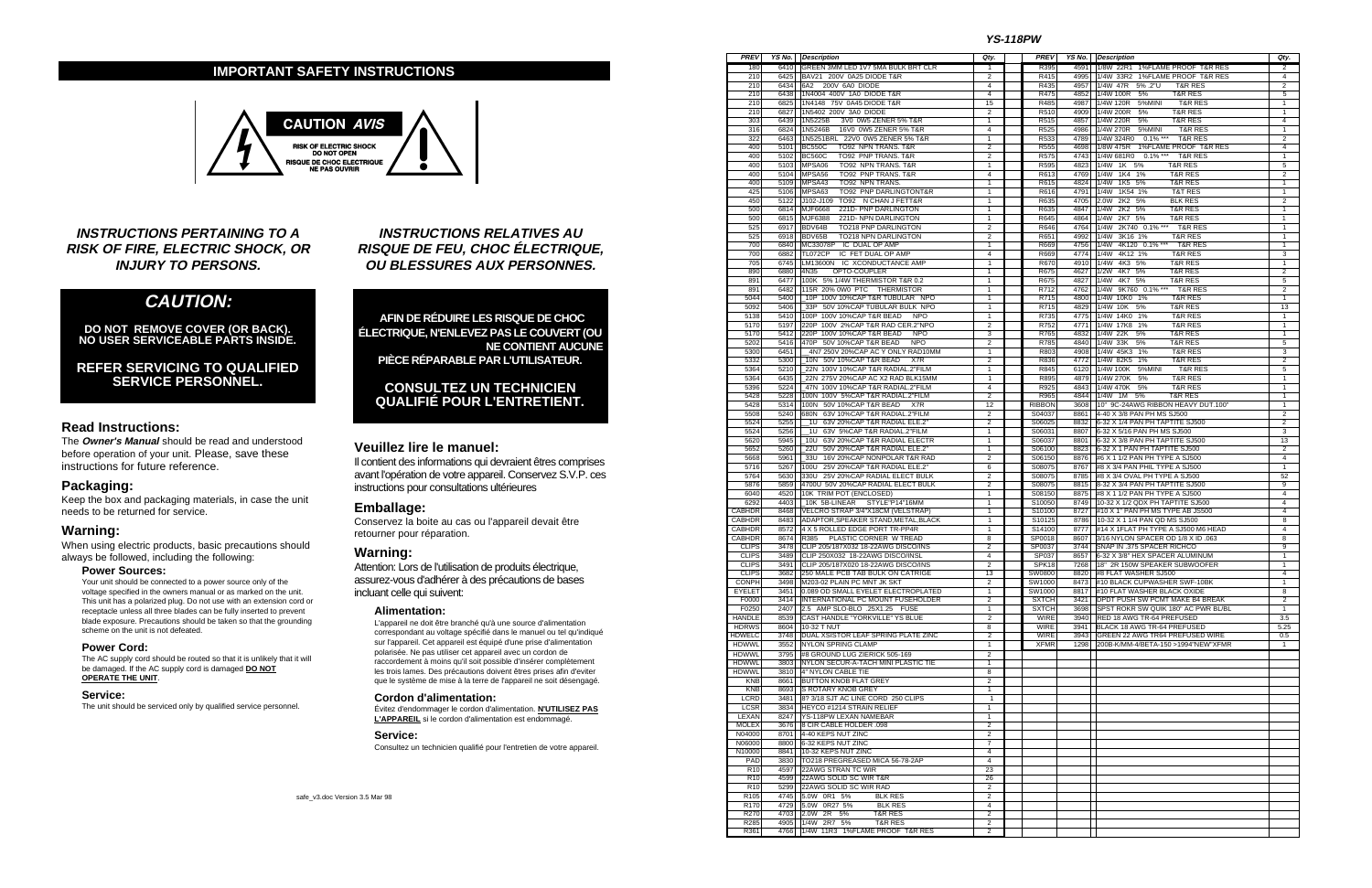# **Block Diagram for YS-118PW Block Diagram for YS-118PW** DESIGNED & MANUFACTURED BY YORKVILLE SOUND



 $\rightarrow$